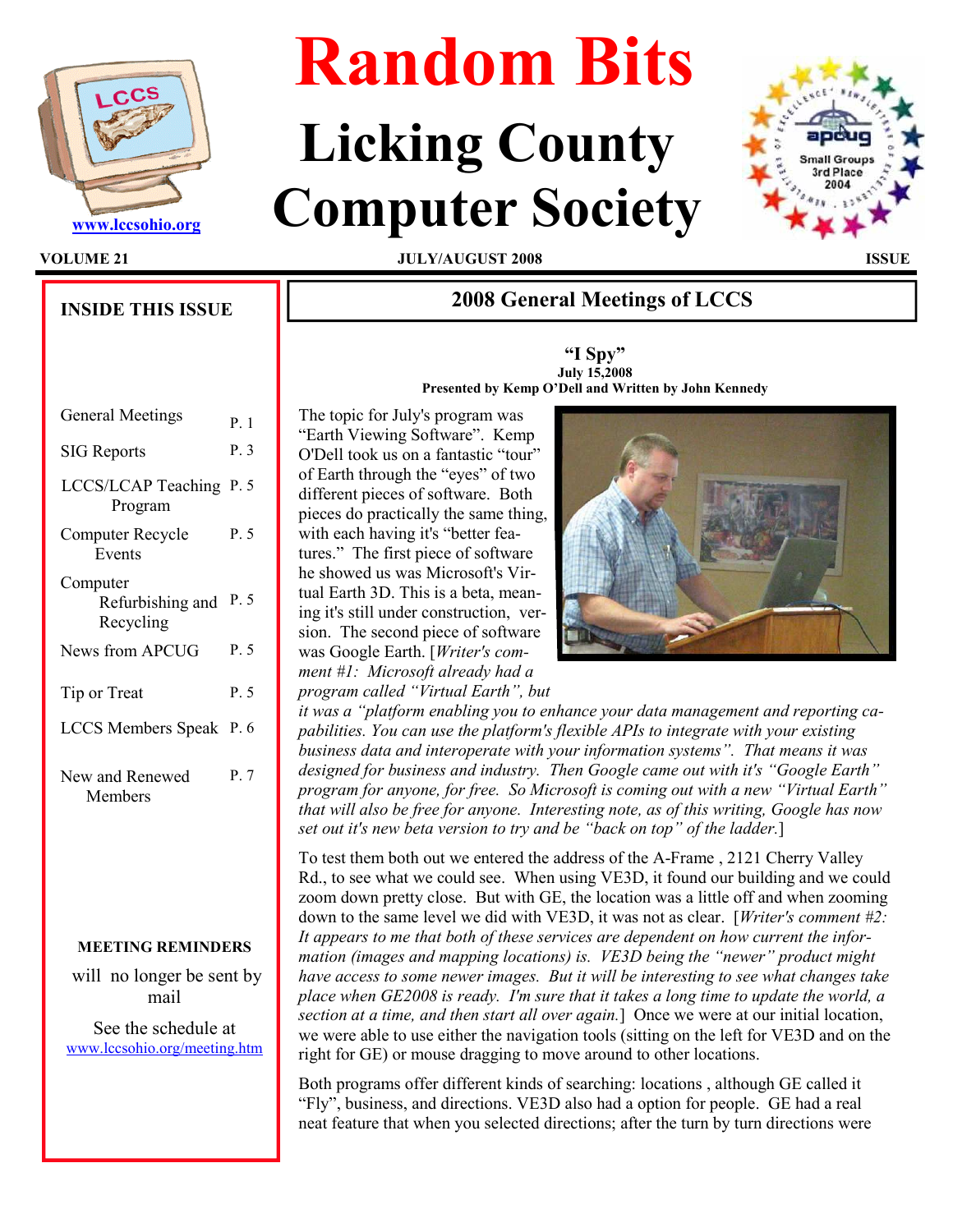listed, you could hit a "play" button, then travel the route and see exactly what you should see on your trip.

Both programs also have two "viewing" modes: 2D or 3D. With VE3D you have two buttons at the top to go back and forth between. In GE you go to the Layer Options and turn 3D on or off. When you are in 2D mode you do not have the options to rotate or tilt. Both programs have this feature, but their navigation tools work slightly different. VE3D has separate buttons for each, while GE has two sliders. [Writer's comment #3: Both programs have the ability to show 3D buildings. However, it's available mostly in very large communities. Columbus does have them, but Newark does not. These are re-created by man since all the pictures are taken from above just about straight down. So as more and more images are enhanced, we'll get more and more 3D images.] VE3D has what's called "Bird's Eye", but it's a special enhanced 3D view on an angle, not found everywhere.

GE had a lot of settings that could be customized. We discovered the one that would have increased our speed as we followed one "play" for directions from north Columbus to Pataskala. For me, GE required a higher display setting that I was using. It's a bit hard to really compare the two programs as GE is older than VE3D, but then there's going to be GE2008 which will be newer than VE3D, and that will go back and forth forever. Your best bet it to get both programs and try them out and see which one better meets your needs, or which one you feel is easier to navigate and go with that one.

http://www.microsoft.com/downloads/details.aspx?Famil yID=e9298080-50c4-4f2e-9fc4- 4009074996ba&DisplayLang=en

http://earth.google.com/download-earth.html

#### Fiberglas Credit Union Presentation August 19, 2008 Presented by Luke Kellett and Written by Jim Amore

After the general meeting Luke Kellett from Fiberglas Credit Union was introduced to present benefits that are offered to members. Recently we became a member of FGCU and made it available to any member of Licking County Computer Society. A credit union is a Not-for-Profit Financial Cooperative with no stockholders, earnings go back to members via better rates and better services.

Run by a volunteer board of directors and voted on by members, they put members first. They are an Occupational Charter and currently serve over 180 companies. They are the largest credit union in Licking County with soon to be four branches to serve it's members. The main office downtown will move to the new building being built on Deo Dr.

A deposit of \$5.00 will set up your membership and will give you a \$1000.00 life insurance policy. Once you become a member through LCCS, any family member can join. (Spouses, Children, Siblings, Parents, Grandparents, Grandchildren, Step Parents, Step Children, Step Siblings, and Adopted Children).

| Mhat's the Most<br>Common Way<br>IDs Are Stolen?     |                            |
|------------------------------------------------------|----------------------------|
| <b>Credit Union Services</b>                         | <b>Checking that Works</b> |
| <b>Share Savings</b>                                 | for You!                   |
| <b>Share Certificates</b>                            | No minimum balance         |
| Vacation & Christmas                                 | No monthly service         |
| Clubs                                                | charge                     |
| <b>IRAs</b>                                          | No per check charge        |
| Investments                                          | Free ATM/Debit card        |
| Affordable Loans:                                    | Free statements            |
| New and Used Vehi-                                   | Overdraft protection       |
| cles                                                 |                            |
| Boats, RVs, Home                                     | Free ATM'S:                |
| Equity,                                              | Down Town                  |
| MasterCards <sup>®</sup> , Home                      | Heath office               |
| loans, refinancing and                               |                            |
| more                                                 | 61 Duke Shops              |
| Flash Talk, CU@home,<br>Bill Pay, Check Imaging,     | 14 in Licking              |
| Direct Deposit, Shared<br>Branching, Tax preparation | County!                    |

### Prime Time Club Members 55+

Group Travel

Credit Union discounts



\$5,000 min. (includes loans)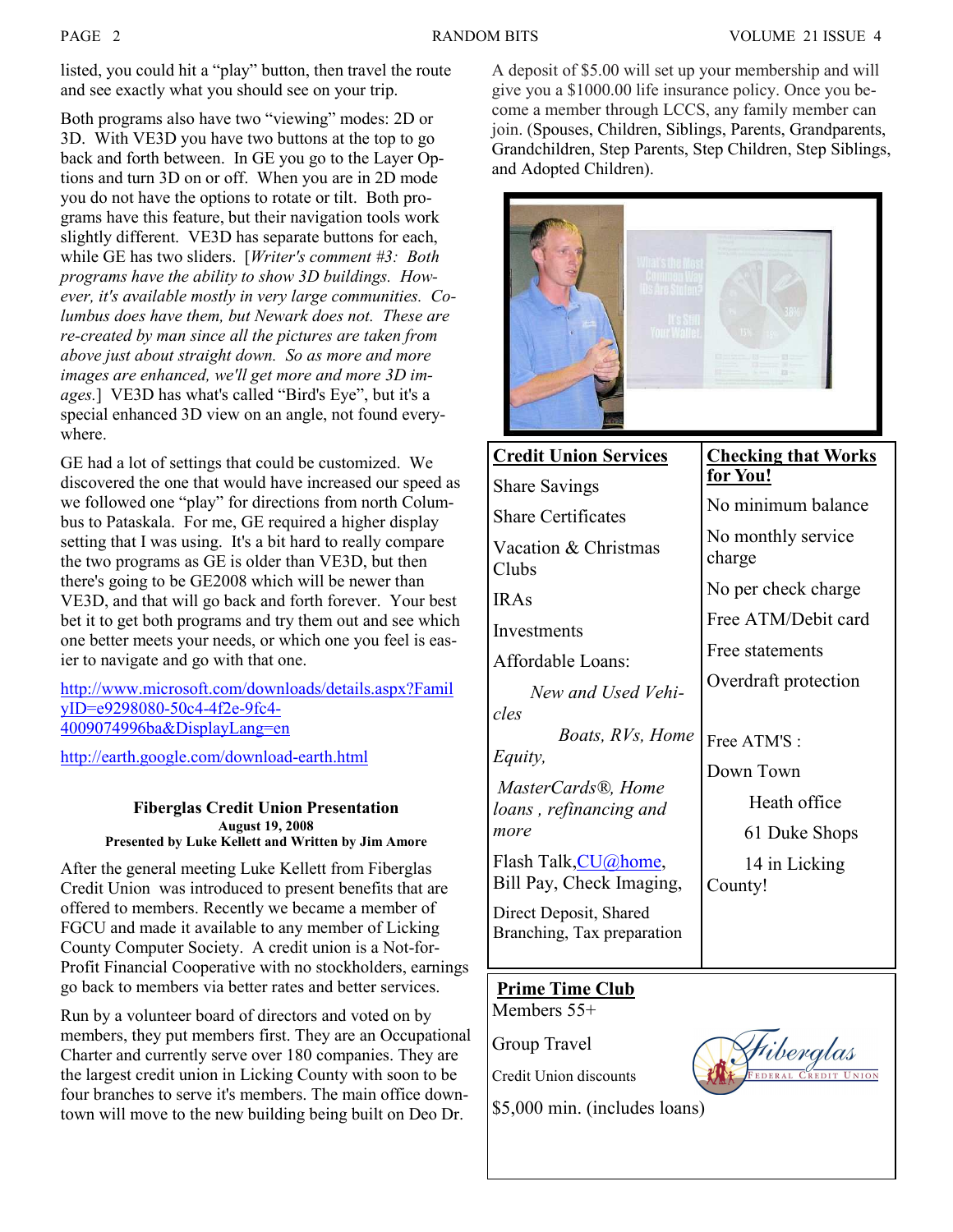

## SIG REPORTS

Word/Works SIG Mary Frances Rauch, SIG Leader Written by Mary Frances Rauch

No meetings were held in July and August

Novice SIG George Willey SIG Leader

No reports submitted.

Tuesday Repair SIG Wyn Davies, SIG Leader Written by John Kennedy

#### July 1, 2008 Tuesday SIG, A-frame 7:00 PM

There were 15 members in attendance and four systems were worked on. One member needed a keyboard adapter to use an ATX keyboard on an old AT computer. An adapter and keyboard were supplied that were compatible with his computer.

Another member's computer was running slowly. The computer was given a memory upgrade from 128MB to 256MB to improve performance. The computer was also scanned for unneeded temporary internet files and the hard drive was defragmented. Another member needed help transferring files from their Windows XP computer to a new Windows Vista Computer. The files and settings were transferred with a Vista Easy transfer cable.

The fourth system had suffered damage to its power supply and power switch after the power supply was improperly removed. Despite the Repair SIG's best efforts the computer could not be rescued and had to be scrapped.

### August 5, 2008 Tuesday SIG, A-frame 7:00 PM

The Tuesday SIG was a rather "quiet" night, with only a few computers brought in. One computer seemed to have too many un-fixable problems and the owner was issued a replacement computer. We had one computer that had

two strange problems. First, Internet Explorer seemed to crash after a period of use, but not always. Second, the AVG antivirus program was not working correctly. The computer was running Windows 2000 and AVG 8.0. After some checking, it was determined that Windows 2000 could not run AVG 8.0 without a special patch. So we tried to get that patch, but as mentioned, IE was not always working correctly. We were not able to get to Microsoft Update to get what was needed. To work around this, we installed Firefox and searched the web to get the patch we needed. It was downloaded and installed without using IE and having to go to MS Update. After we installed the update, we removed AVG and re-installed version 8.0. It still didn't want to update correctly and IE was still having some problems. Due to the lateness of the hour, we were unable to return the computer to the owner. We said we'd replace AVG with Avast for it's antivirus and see if that helped. On the following SIG it was finished and ready to be returned.

> Saturday Repair Wyn Davies, SIG Leader Written by John Kennedy

July 19, 2008 Saturday SIG, A-frame 1:00 PM

We had one computer that wouldn't boot up due to a dead hard drive. The drive was replaced and the software would be reloaded at a different time. Another computer's disk drive drawer wouldn't open, the CD was repaired along with correcting the jumper settings. It also helped by uninstalling an expired AV program. Another computer was set up to run for a new owner, along with installing AVG and a printer. The featured computer was a rather new computer that already had dual booting between XP and Vista. The owner wanted to also add a Linux OS. The computer had one 500 Gigahertz hard drive and two 250 Gigahertz hard drives. However the two drives were software linked together. One problem the owner had was that to boot to a different OS, he had to go into the BIOS and change the hard drive. (It was determined that XP ran on the dual set of drives and Vista ran on the big one. After some trial and error and without a manual to read, we found the right function key that would easily let you choose the OS you wanted without having to go into the BIOS. As for adding a third OS to the computer, we ran into a problem after we finally figured out where we could make room. To do the install: the hard drives were "locked" so we couldn't do anything. We suggested that he bring it back to the next Linux meeting and see if we could solve that problem then. (Follow-up note: At the Linux SIG we still ran into problems due to the hard drives being inked and locked, it was recommended that those two issues be "reversed" and then installing Linux/Ubuntu would be extremely easy.)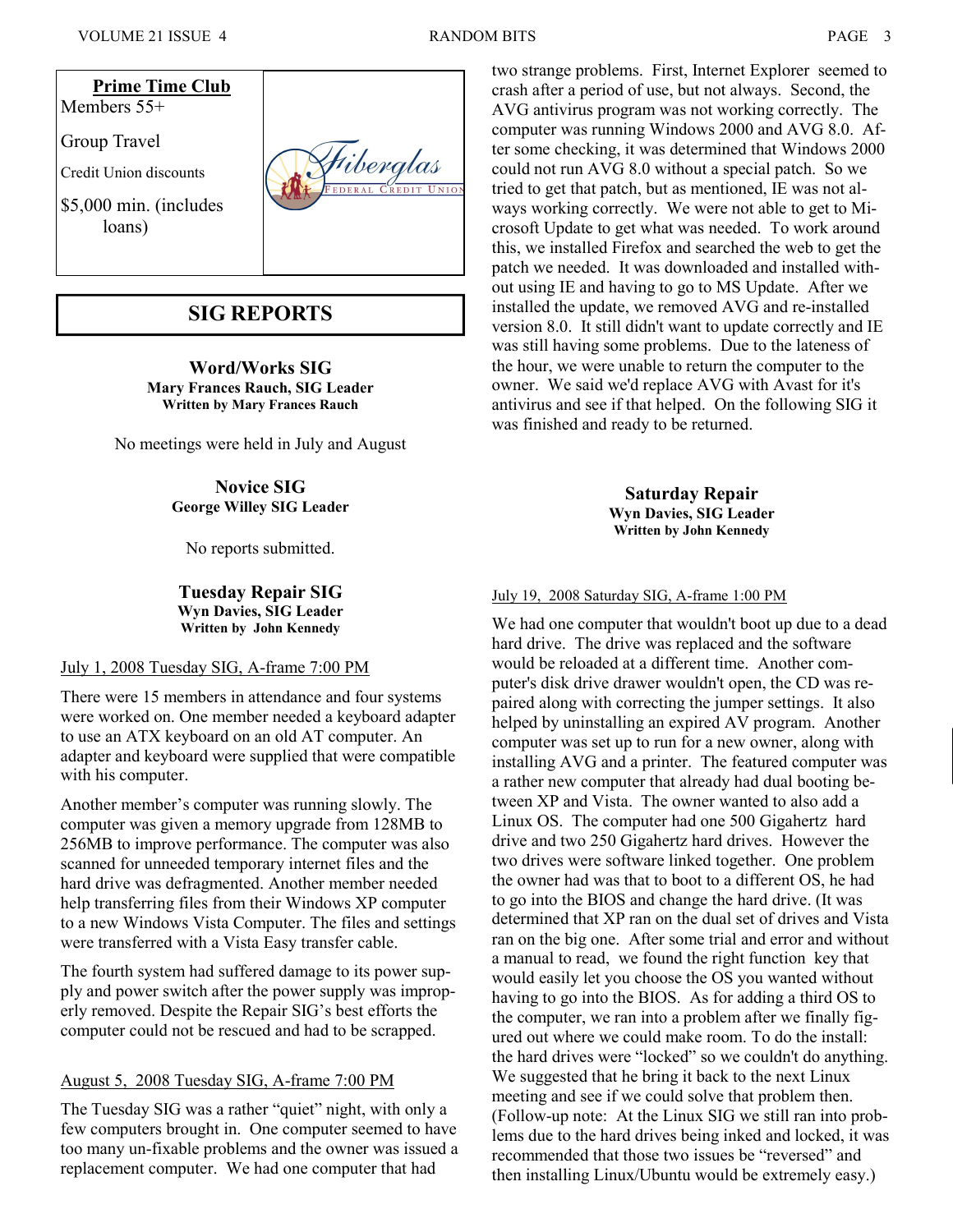#### August 23,, 2008 Saturday SIG, A-frame 1:00 PM

Summertime Saturday's must be a more popular time since we had more work to do than people to work on the problems. One computer that had been in before, and still didn't function correctly, had Windows 2000 reinstalled and taken home to see if that cleared up everything. The second easy repair involved updating XP, and installing AVG antivirus. The owner checked the system and took it home. One computer from the Tuesday SIG that wasn't ready to go home, was checked over and seemed to be working. The owner will be called to arrange a pick-up. The "problem" computer was such a problem , it couldn't receive or send e-mail, and after a couple of hours it just shut off. One of the workers finally ended up taking it home to continue with the repairs. The featured computer was actually a printer. The owner said every time he would disconnect and relocate the computer he couldn't print. After hooking it up, it was noted that there actually were two printers installed, one was a copy. However, neither printer could print because of a job "jammed" with additional jobs waiting. With some difficulty, the jobs were deleted, along with deleting the second copy of the printer. But when trying to do a test print, it locked up again. After checking a number of things, the computer determined that the black ink was empty. However, the owner said the cartridge had just be refilled at the store. The "help section" said to try and remove the black cartridge and then try doing a test print. That worked. But putting the black back in, it locked up again. We couldn't even do a nozzle clean to see if something was blocking the ink. As long as the computer felt the black was empty, it would not print anything. We informed the owner that there was nothing else we could do. Although the owner didn't agree with the "findings," it was recommended the owner take the black cartridge back to the store to determine that it was in fact full. If it was, one possible reason for not printing was a bad "print head," which to replace usually costs more than a printer.

#### Linux SIG Jim Amore SIG Leader Written by John Kennedy

#### July 6, 2008 Sunday SIG, A-frame 1:00 PM

We had a small group for this meeting, but a real top notch presentation. Many of us using Linux are "dual booters," we have both Windows and our preferred version of Linux loaded on our computers. To go from one operating system to the other, we have to re-boot our computers and choose the "other" OS to boot up. However, there is another way in which we can be in one OS and "open" the other OS like we are opening up a program. Jamison Ables showed us how to do that by installing a program called VirtualBox from Sun Microsystems, the same people that give us Java. Basically

you download and install VirtualBox, and then run the program. From that program, you can actually install other operating systems. On the Linux computer at the A-Frame running Ubuntu/Linux, we installed VirtualBox, then installed Windows XP. Now when we need to do something in Windows, we just open up VirtualBox, and click on XP and you'd never know that you weren't running a Windows computer. Inside of XP you can then install programs needed by Windows and because it's virtual if you decide what you've added you don't want; you just don't "save" the image with the installed programs. This comes in handy if you want to see what might happen if you installed something you just weren't sure of. You can install a number of operating systems within VirtualBox. Jamison even installed a LiveCD version of Kubuntu that was actually the installation download and not from a CD. This will be a real time saver.

#### July 27, 2008 Sunday SIG, A-frame 1:00 PM

Because our meeting schedule is every third Sunday, we had an extra meeting in July. For this meeting we worked on a laptop that was dual booting Ubuntu and Windows XP. The laptop included an internal wireless adapter that worked OK under Windows, but could not detect a wireless connection under Ubuntu. It was determined that it had a "secondary" type wireless card, a Broadcom as opposed to an Intel, that wasn't automatically configured under Ubuntu. So a manual configuration was needed beginning with downloading the correct driver. Once the driver was downloaded and installed (which also required the installation of a program that helps Linux handle Windows .exe files), the laptop began recognizing network connections and we were able to connect to the Internet via the A-Frame wireless router. Our second activity was a repeat one from the meeting before as we had some different members in attendance. We reviewed how to download and install the Virtual Box from Sun so that we can virtually install other operating systems on our computer (without having to reboot). We demonstrated how you could even run, through the Virtual Box, an ISO file without actually installing the whole operating system.

#### August 17, 2008 Sunday SIG, A-frame 1:00 PM

There was no meeting held in August. We have a double meeting month in September. We are also planning to have a group attend the Ohio LinuxFest conference at the Ohio Conference in Columbus, in October.

#### http://www.ohiolinux.org/

http://www.ohiolinux.org/schedule.html

Anyone interested in learning more about the Linux operating system is invited to our SIG meetings and to go to the conference. Contact Jim Amore, Linux SIG leader, for more details. jim@helmicks.com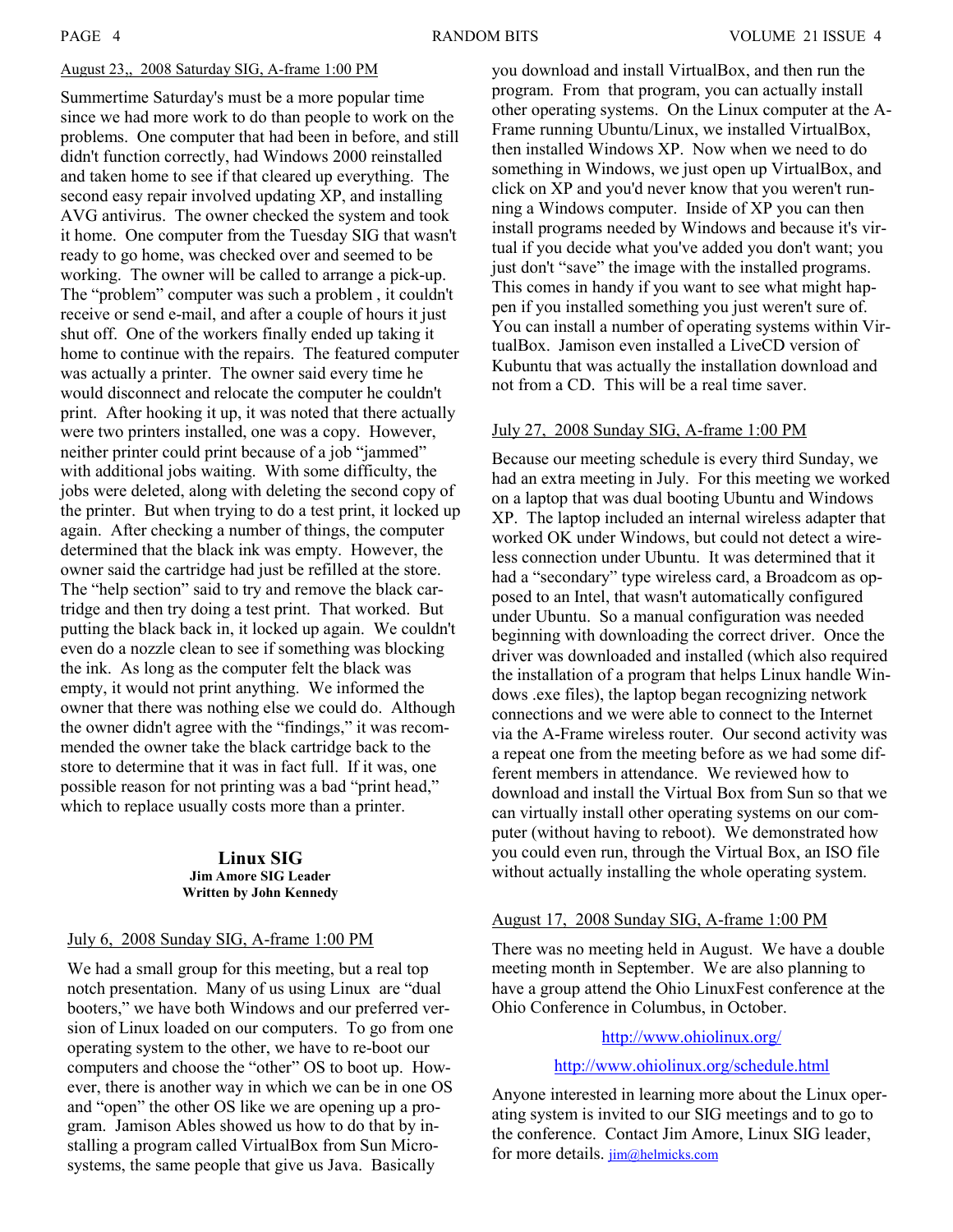#### Networking SIG Kemp O'Dell , SIG Leader

No reports submitted.

Digital Imaging SIG David Clement SIG Leader Written by John Kennedy

#### July 8, 2008 Tuesday SIG, Zerger Hall 7:00 PM

Summer vacations and mid-summer illnesses took a toll and our group was small. But as always, those in attendance learned some good imaging techniques. We began the meeting with looking at a number of pictures members brought in. We used this time to see the different kinds of pictures and discussed how they were taken. We talked about what was good about them. If there was a problem, we looked at what might have caused it and how it could be corrected. One set of pictures in fact did have a slight problem. To the casual observer, it wasn't even really noticed; but to some of the veteran camera users, they saw an area in the picture that looked a bit out of focus or slightly blurry. All of these pictures had the same problem and in the exact same place. It was determined that there was a "water spot" on the lens that caused the distortion. There were two possible causes for this. Perhaps rain got on the lens, or what probably happened, the camera went from a cool place like a car with the air conditioning turned on, to the outside which was a humid place. As for fixing the problem, we took a tool in PaintShopPro, the software most of us use or are learning to use, and "outlined" the area. Then we did a "sharpen more" tool within the outlined area and after a couple of adjustments, the fuzziness was gone. The picture was much clearer. We also began a second project that will have to be finished at out next SIG. One member wanted to take a "good" person from a class reunion picture and replace that person in a better group picture where the person wasn't so "good." It was going to take too many steps and more time that we had, so this will be continued next month.

August 12, 2008 Tuesday SIG, Zerger Hall 7:00 PM

No report submitted.

Web SIG Kevin Clement , SIG Leader

No reports submitted.

# THE LCCS/LCAP TEACHING PROGRAM

No reports submitted.

# COMPUTER RECYCLE EVENTS

No reports submitted.

# COMPUTER REFURBISHING AND RECYCLING

No reports submitted.



No reports submitted.

# TIP OR TREAT

#### LCCS CONSTITUTION CHANGES

Written by John Kennedy

The membership is voting on some changes to the LCCS Constitution at it's September meeting. George Hreha, chairperson for the revision committee, read the proposed changes at both the July and August meetings. The main changes were clarifying the voting membership of the Executive Board. Along with the 7 elected members (president, vice-president, secretary, treasurer, and 3 trustees), the renamed directors of the refurbishing and teaching programs were granted voting rights. The rest of the executive board consists of the appointed committee chairpersons and SIG leaders who will not have voting rights. The proposed changes also add the responsibility of arranging the general meeting programs to the duties of the vice-president. One new article was added that dealt with the procedure of how to legally disband the Society. After the changes are approved, the new Licking County Computer Society Constitution and Bi-Laws will be updates on the web.

#### ArtWalk 2008 and LCCS Written by Gina Buckey

ArtWalk 2008, was held in downtown Newark on August 2, 2008 and the Digital Imaging SIG participated in the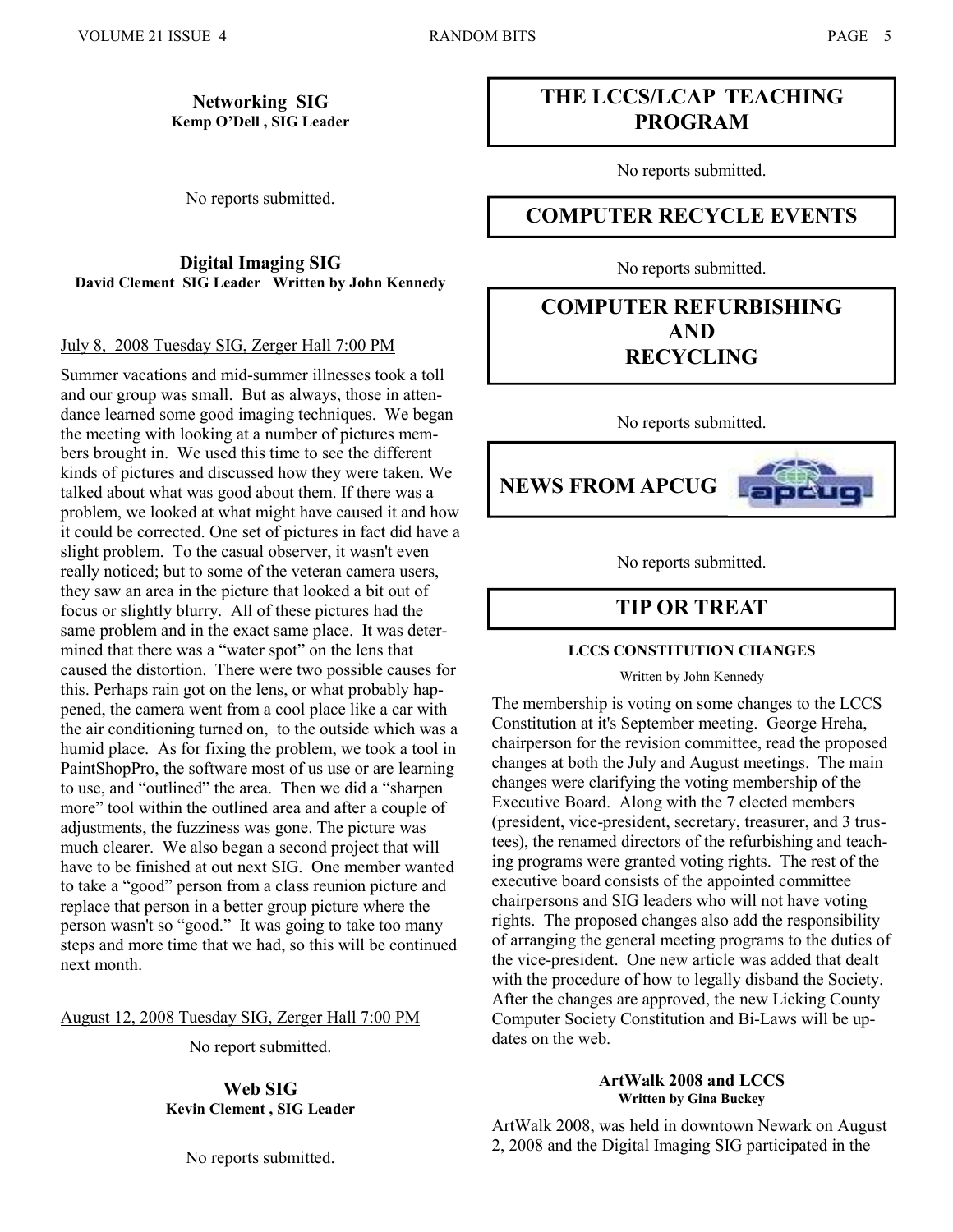event. David Clement, John Kennedy, Ron Sherwood and Gina Buckey set up their laptop computers inside Twilight Coffee, one of the downtown stores that opened their doors to artists showing off their works.

Artists need software to enhance, manipulate and show the best of their works. There is free software available for these artists to use. Visitors came into the coffee shop to see the artwork on display. When some showed an interest in our computers, the SIG members would show them what they could download onto their computers and then would give a demonstration on software that would interest the visitor.

A CD had been burned with fourteen free software downloads that would benefit an artist. These offerings were divided into Drawing Programs, Photo Enhancing Programs, Photo Editing Programs and Publishing Programs. When someone showed an interest in our demonstrations we then gave them the CD with the executable files so they could download the program(s) onto their computers.

The Y. E. S. Program accepts into its program, for free, any child 11 to 18 years old. Most of these children and young adults remain with the program for five or six years. Some then come back as adult volunteers.



# **SETTING UP THE COMPUTERS** AT THE Y. E. S. CLUB





### August  $18^{th}$  - Yes for Y.E.S Written by Gina buckey

The Licking County Computer Society first met with the Y. E. S. Club on April 23, 2008 about supplying their new clubhouse at 100 E. Church Street with computers from our Refurbishing Program. This mission was accomplished on August  $18^{\text{th}}$  when fourteen computers were set up in the new computer room. On August  $21<sup>st</sup>$  the computers were ready for student use.

Beside the hours setting up the computers, John Dovjak and George Hreah spent forty hours refurbishing the computers. The computers were cleaned and then Windows XP Pro and Microsoft Office 2003 were installed. Thanks go to State Farm for four computers and their 19 inch monitors. Thanks also go to the Newark City Schools for the ten computers and their 17 inch monitors.

The Y. E. S. (Youth Engaged in Service Program) Program, a part of Mental Health America began fifteen years ago. Vee Hottle, the present Director began with the program.



Y. E. S. also provides a Summer Day Camp Monday through Fridays from 10:00 AM to 3:00 PM with additional hours spent on outside activities. During the school year an after school program is held.

# LCCS MEMBERS SPEAK

### KUDOS GO TO A PRINTED IMPRESSION

At the last LCCS Executive Board Meeting a decision was made to "Jump on the Digital Highway." This decision means that you will no longer receive a printed copy of Random Bits.

Since 1995 A Printed Impression has been the provider of your hard copy, paper copy, of the LCCS Newsletter.

Many thanks go to Donna Corbett and the employees at A Printed Impression for thirteen years supplying our members with Random Bits.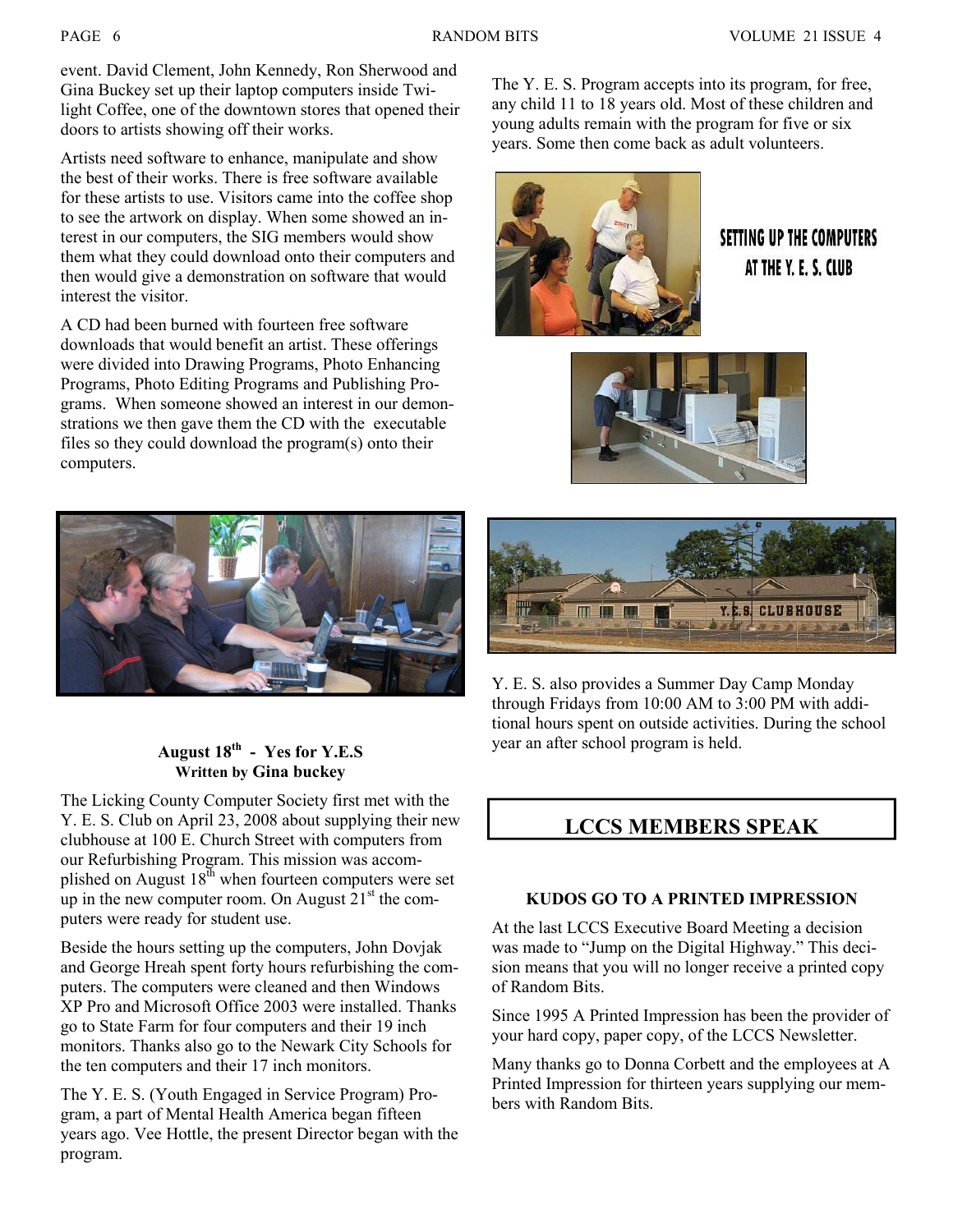WELCOME NEW MEMBERS

From July through August 2008

No Report submitted.

#### THANK YOU RENEWING MEMBERS

From July through August 2008

No report submitted

# LICKING COUNTY COMPUTER SOCIETY 2008 LCCS APPLICATION FORM

Check one:  $\Box$  New Membership  $\Box$  Renewal

Please fill out all applicable sections and submit this page to the address shown below.

|                                                                                                                                   | (optional)                                                                                     |  |
|-----------------------------------------------------------------------------------------------------------------------------------|------------------------------------------------------------------------------------------------|--|
| <b>Licking County Computer Society</b><br><b>John Kennedy, Treasurer</b><br><b>78-B South Westmoor Ave.</b><br>Newark, Ohio 43055 | Referred by member                                                                             |  |
| Please send your check with this page to:                                                                                         | Sent membership card and bylaws<br>$\Box$<br>Sent new member name to RB<br>П.                  |  |
| $\Box$ SUSTAINING (life) \$250                                                                                                    | <b>FOR OFFICE USE ONLY</b><br>$\Box$ Updated database                                          |  |
|                                                                                                                                   |                                                                                                |  |
| $\Box$ STUDENT (full-time)  \$12                                                                                                  | of software that violates the software's license<br>agreement.                                 |  |
| $\Box$ SINGLE $\Box$ \$24                                                                                                         | <b>Please note: The Licking County Computer</b><br>Society does not endorse or condone any use |  |
|                                                                                                                                   | E-MAIL:                                                                                        |  |
|                                                                                                                                   |                                                                                                |  |
|                                                                                                                                   |                                                                                                |  |
|                                                                                                                                   |                                                                                                |  |
|                                                                                                                                   |                                                                                                |  |
| NAME:                                                                                                                             |                                                                                                |  |
|                                                                                                                                   |                                                                                                |  |